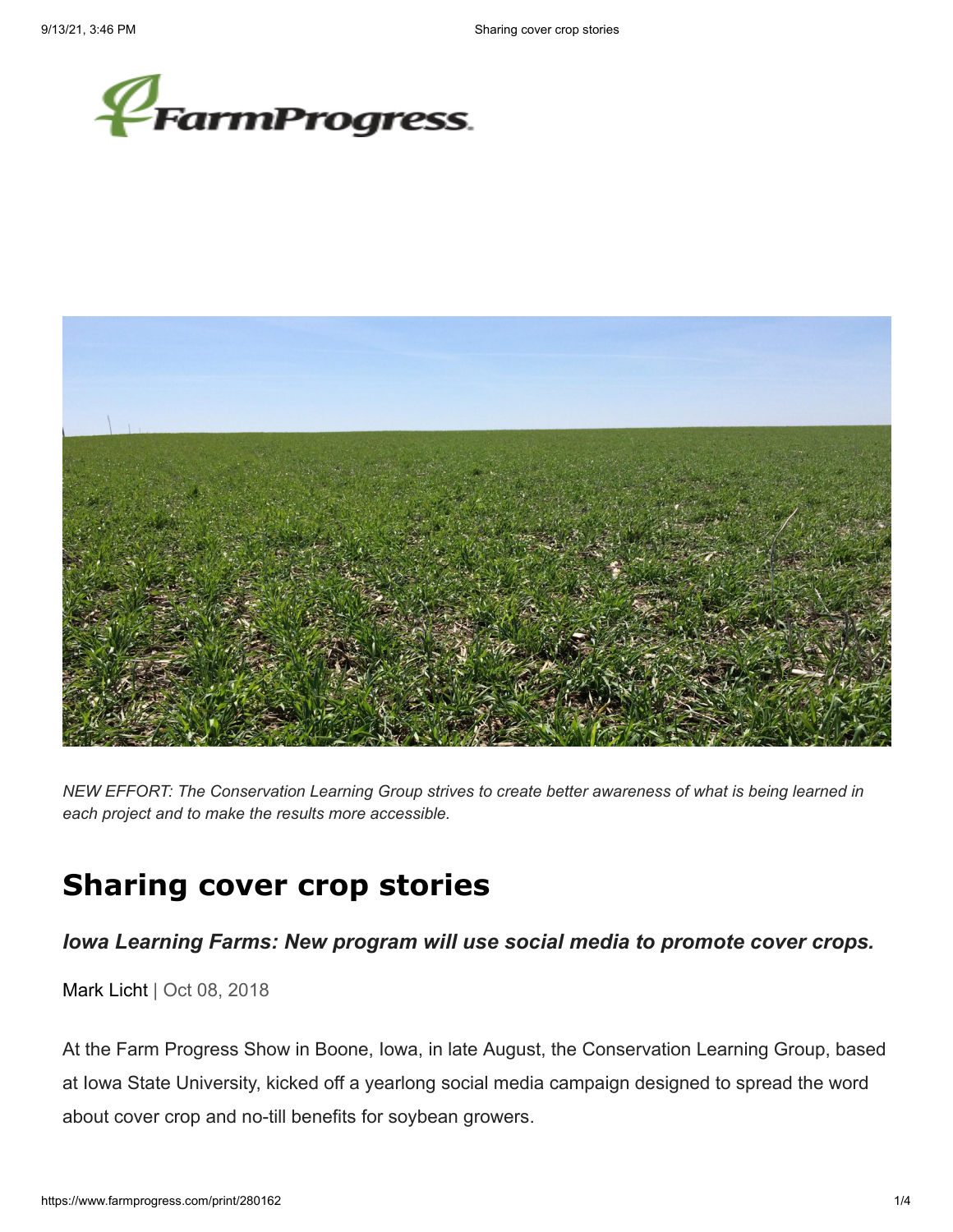#### 9/13/21, 3:46 PM Sharing cover crop stories

We've created #coveryourbeans and #notillb4beans hashtags to make it easy for farmers to tell the community how these techniques are working on their farms.

Our goal is to kick-start conversations about cover crop and no-till benefits, concerns and results that farmers are experiencing throughout Iowa. When employed together, no-till and cover crops are proving to be excellent strategies for land management and control of runoff. And we want to encourage everyone to share their stories.

We got some initial feedback from farmers during the show — some positive and some challenging. This is not new, and I'm happy to report that there were more than a few who were enthusiastic about the results. We've also started hearing some creative approaches to improving return on investment for cover crops.

#### **Ways to improve ROI**

One farmer commented that grazing cover crops in the fall and before termination in the spring tipped the ROI scale to the positive. While not all row-crop farmers raise enough livestock to see a substantial savings on winter feed, it worked for this farmer. Cereal rye is a hearty crop, and particularly in warm winters such as the one experienced in 2017-18, the potential for grazing well into the winter months is always there.

Another noted that after harvesting corn for silage, there was an extended fall grazing period for the cereal rye. In addition, combining no-till with the cover crop significantly increased biomass in the soil — to the benefit of the following soybean crop. It's difficult to put a dollar amount against the increased biomass, but increased nutrient cycling and improved soil health are always good outcomes.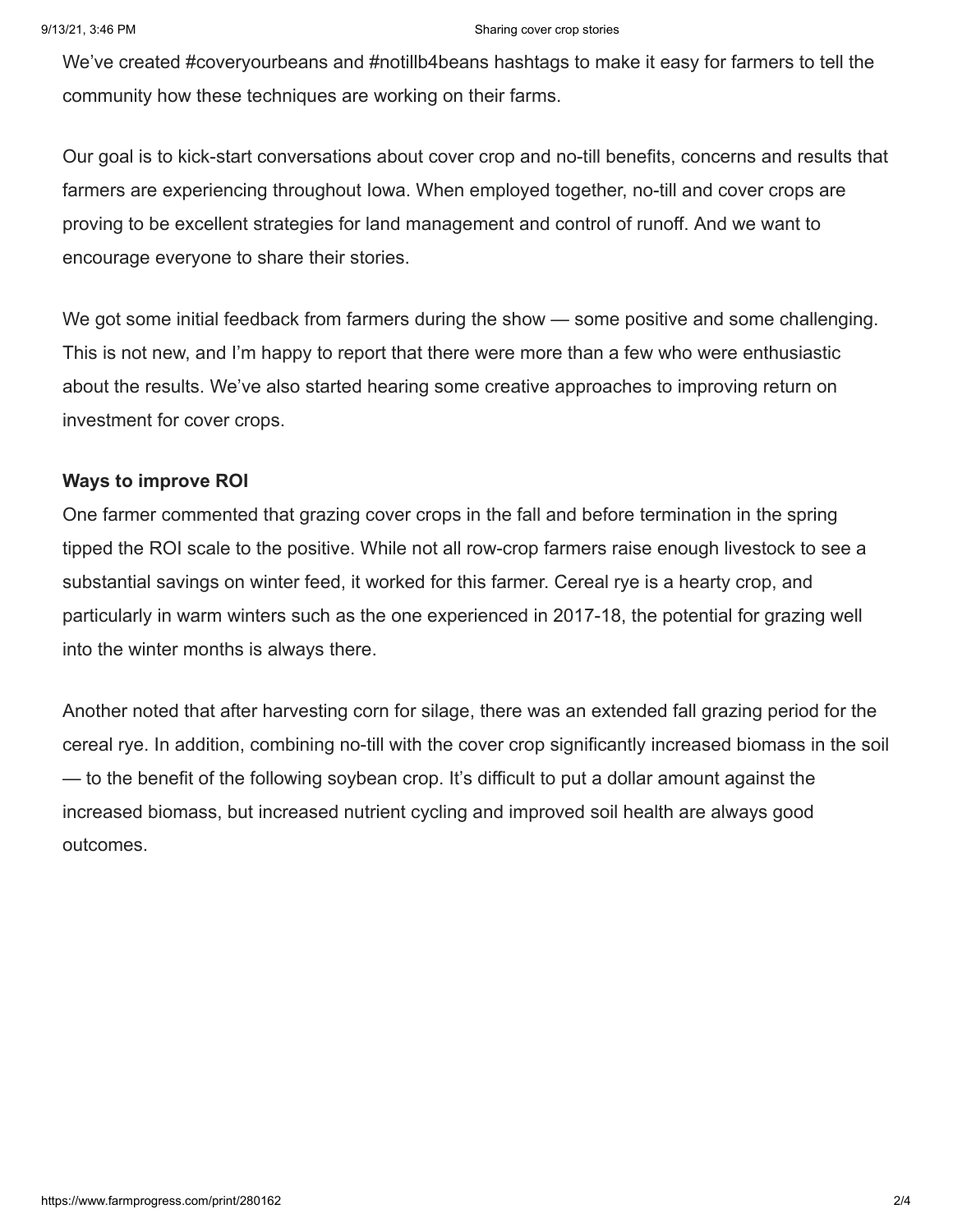

# **SPREAD THE NEWS: The hashtags #coveryourbeans and #notillb4beans help spread the word about the benefits of no-till and cover crops.**

We also heard concerns about the cost of planting and terminating the cover crop. These are hard costs, and every farmer will have to weigh the costs against the benefits — an equation that is admittedly more difficult to monetarily balance for those not also raising livestock. In addition, the environmental benefits of nutrient retention and decreases in erosion should factor into a holistic view of a cost-benefit analysis.

## **Yield penalty for row crops?**

Another comment that we heard at the show, and hear regularly at field days and seminars, is, "What about the yield penalty for corn or soybeans planted following cover crops?" Time and study will eventually dispel the notion of yield penalties, but we welcome the question and are making strong progress in overcoming this notion.

In fact, Iowa Learning Farms and Practical Farmers of Iowa are gathering harvest data for the 10th year of a field-scale research study examining cover crop impacts and benefits. Field-scale studies of this length are uncommon, but the participating partner-farmers have stuck to their commitments and have also been mostly pleased with the results.

In a nutshell, after nine years, farmers reported that in 59 of 63 site-years, properly managed cover crops had little to no effect on corn and soybean yields, and increased soybean yield in eight siteyears and corn yield in two site-years. We anticipate the Year10 results will bolster the positive outcomes, but that's a subject for another entire article.